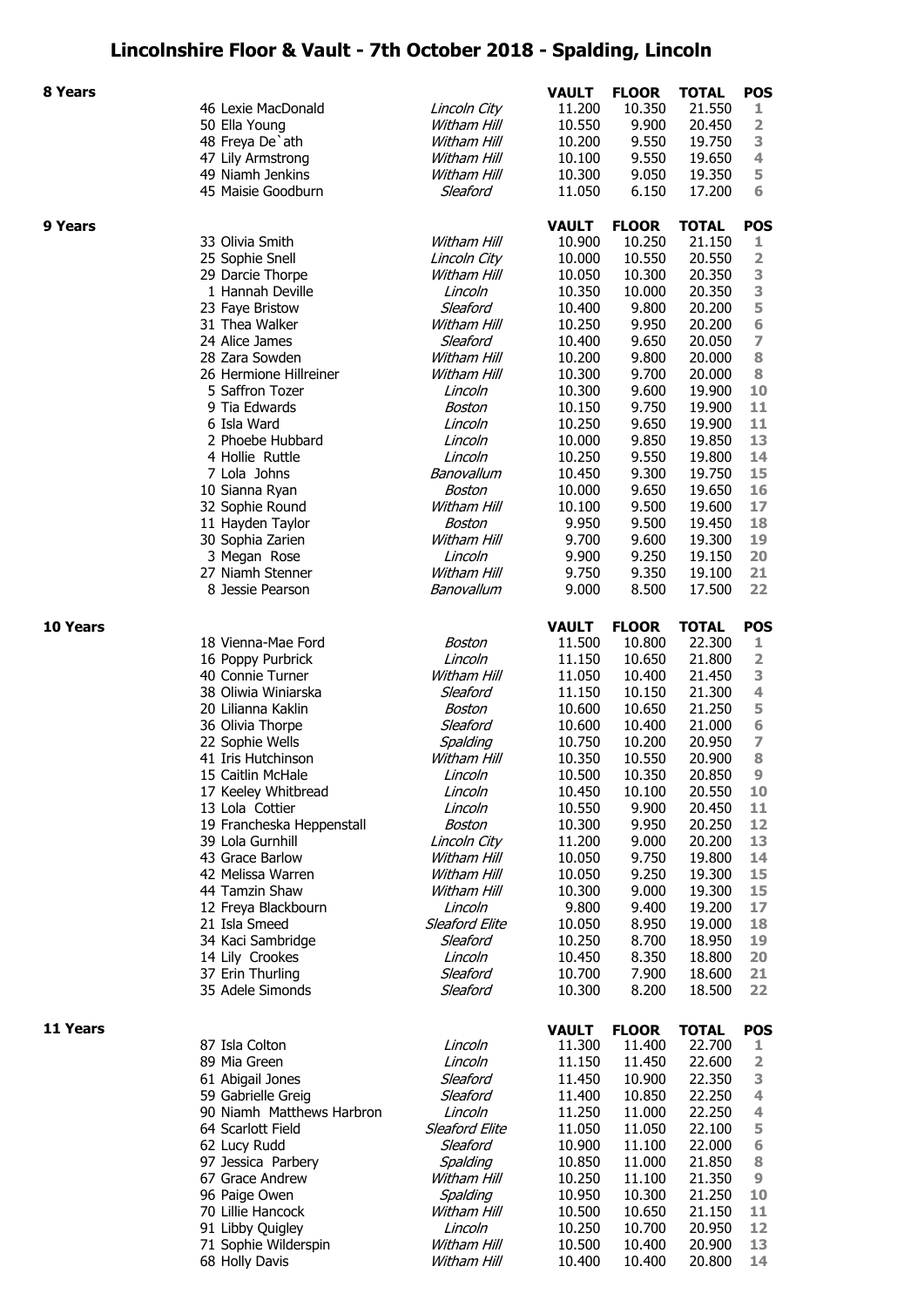|                 | 95 Alice Nicholson<br>94 Chloe Kirman<br>63 Libby Minta<br>88 Grace Dodge<br>60 Isabelle Harvey<br>69 Emma Feebrey<br>92 Amelia Spencer Kitchen<br>98 Lauren Holmes<br>65 Niamh Turner<br>86 Elysia Cocking | Spalding<br>Spalding<br>Lincoln City<br>Lincoln<br>Sleaford<br>Witham Hill<br>Lincoln<br>Boston<br><b>Sleaford Elite</b><br>Lincoln | 10.350<br>10.300<br>10.400<br>10.100<br>10.550<br>10.450<br>10.200<br>10.150<br>10.150<br>10.350 | 10.450<br>10.300<br>9.800<br>9.900<br>9.000<br>9.100<br>9.300<br>8.950<br>8.800<br>7.050 | 20.800<br>20,600<br>20.200<br>20.000<br>19.550<br>19.550<br>19.500<br>19.100<br>18.950<br>17.400 | 15<br>16<br>17<br>18<br>19<br>19<br>21<br>22<br>23<br>24 |
|-----------------|-------------------------------------------------------------------------------------------------------------------------------------------------------------------------------------------------------------|-------------------------------------------------------------------------------------------------------------------------------------|--------------------------------------------------------------------------------------------------|------------------------------------------------------------------------------------------|--------------------------------------------------------------------------------------------------|----------------------------------------------------------|
| <b>12 Years</b> |                                                                                                                                                                                                             |                                                                                                                                     | <b>VAULT</b>                                                                                     | <b>FLOOR</b>                                                                             | <b>TOTAL</b>                                                                                     | <b>POS</b>                                               |
|                 | 74 Lucy Jenner                                                                                                                                                                                              | Lincoln                                                                                                                             | 11.600                                                                                           | 10.800                                                                                   | 22.400                                                                                           | 1                                                        |
|                 | 73 Kyla Hurdley                                                                                                                                                                                             | Lincoln                                                                                                                             | 11.250                                                                                           | 11.150                                                                                   | 22.400                                                                                           | 1                                                        |
|                 | 52 Olivia Blades                                                                                                                                                                                            | Lincoln City                                                                                                                        | 10.850                                                                                           | 10.300                                                                                   | 21.150                                                                                           | 2                                                        |
|                 | 79 Lily Rundle                                                                                                                                                                                              | Spalding                                                                                                                            | 11.150                                                                                           | 9.900                                                                                    | 21.050<br>20.800                                                                                 | 3<br>$\overline{4}$                                      |
|                 | 78 Caitlin Keyzers<br>75 Macey Rogers                                                                                                                                                                       | Spalding<br>Lincoln                                                                                                                 | 11.300<br>10.550                                                                                 | 9.500<br>9.950                                                                           | 20.500                                                                                           | 5                                                        |
|                 | 77 Lily Kelk                                                                                                                                                                                                | Spalding                                                                                                                            | 10.550                                                                                           | 9.900                                                                                    | 20.450                                                                                           | 6                                                        |
|                 | 80 Katie Simpson                                                                                                                                                                                            | Spalding                                                                                                                            | 11.200                                                                                           | 8.950                                                                                    | 20.150                                                                                           | 7                                                        |
|                 | 51 Lily-Grace Simonds                                                                                                                                                                                       | Sleaford                                                                                                                            | 10.400                                                                                           | 9.200                                                                                    | 19.600                                                                                           | $\boldsymbol{9}$                                         |
|                 | 76 Leticia Amaral                                                                                                                                                                                           | Spalding                                                                                                                            | 10.250                                                                                           | 9.350                                                                                    | 19.600                                                                                           | $\boldsymbol{9}$                                         |
|                 | 84 Olivia Clay                                                                                                                                                                                              | Boston                                                                                                                              | 10.300                                                                                           | 9.250                                                                                    | 19.550                                                                                           | 11                                                       |
|                 | 57 Elanor Perkins                                                                                                                                                                                           | Witham Hill                                                                                                                         | 10.200                                                                                           | 9.300                                                                                    | 19.500                                                                                           | 12                                                       |
|                 | 56 Natasha Maayta                                                                                                                                                                                           | Witham Hill                                                                                                                         | 10.400                                                                                           | 9.050                                                                                    | 19.450                                                                                           | 13                                                       |
|                 | 55 Molly Hauton<br>85 Shelby Thorlby                                                                                                                                                                        | Witham Hill<br>Boston                                                                                                               | 10.750<br>10.200                                                                                 | 8.700<br>9.100                                                                           | 19.450<br>19.300                                                                                 | 14<br>15                                                 |
|                 | 58 Chloe Stoppard                                                                                                                                                                                           | Witham Hill                                                                                                                         | 10.250                                                                                           | 8.900                                                                                    | 19.150                                                                                           | 16                                                       |
|                 | 82 Katelyn Allen                                                                                                                                                                                            | Banovallumn                                                                                                                         | 10.300                                                                                           | 8.400                                                                                    | 18.700                                                                                           | 17                                                       |
|                 | 54 Maddy Fetters-Reynolds                                                                                                                                                                                   | Witham Hill                                                                                                                         | 10.200                                                                                           | 8.200                                                                                    | 18.400                                                                                           | 18                                                       |
|                 | 83 Jersey Bursnell                                                                                                                                                                                          | Boston                                                                                                                              | 10.050                                                                                           | 7.950                                                                                    | 18.000                                                                                           | 19                                                       |
| 13 Years        |                                                                                                                                                                                                             |                                                                                                                                     |                                                                                                  |                                                                                          |                                                                                                  |                                                          |
|                 |                                                                                                                                                                                                             |                                                                                                                                     | <b>VAULT</b>                                                                                     | <b>FLOOR</b>                                                                             | <b>TOTAL</b>                                                                                     | <b>POS</b>                                               |
|                 |                                                                                                                                                                                                             |                                                                                                                                     |                                                                                                  |                                                                                          |                                                                                                  |                                                          |
|                 | 100 Louise Hirst                                                                                                                                                                                            | Sleaford                                                                                                                            | 11.750                                                                                           | 10.500                                                                                   | 22.250                                                                                           | 1.                                                       |
|                 | 114 Freya Byers                                                                                                                                                                                             | Lincoln City                                                                                                                        | 10.950                                                                                           | 10.500                                                                                   | 21.450                                                                                           | $\overline{\mathbf{2}}$                                  |
|                 | 120 Erin Titchmarsh                                                                                                                                                                                         | Boston<br>Lincoln                                                                                                                   | 11.300<br>11.200                                                                                 | 10.050                                                                                   | 21.350<br>21.100                                                                                 | 3<br>4                                                   |
|                 | 103 Bailey Edgar<br>116 Aimee Speechley                                                                                                                                                                     | Spalding                                                                                                                            | 11.650                                                                                           | 9.900<br>9.300                                                                           | 20.950                                                                                           | 5                                                        |
|                 | 119 Tyra Lunn-Gray                                                                                                                                                                                          | Boston                                                                                                                              | 10.500                                                                                           | 9.950                                                                                    | 20.450                                                                                           | 6                                                        |
|                 | 115 Olivia Fokt                                                                                                                                                                                             | Spalding                                                                                                                            | 11.100                                                                                           | 9.250                                                                                    | 20.350                                                                                           | $\overline{z}$                                           |
|                 | 101 Amy Patchett                                                                                                                                                                                            | Sleaford                                                                                                                            | 10.300                                                                                           | 10.000                                                                                   | 20.300                                                                                           | $\bf8$                                                   |
|                 | 99 Natalie Forsyth                                                                                                                                                                                          | Sleaford                                                                                                                            | 10.850                                                                                           | 9.150                                                                                    | 20,000                                                                                           | 9                                                        |
|                 | 117 Abi Clarkson                                                                                                                                                                                            | Banovallum                                                                                                                          | 10.350                                                                                           | 9.600                                                                                    | 19.950                                                                                           | 10                                                       |
|                 | 105 Lily Feebrey                                                                                                                                                                                            | Witham Hill                                                                                                                         | 10.300                                                                                           | 9.600                                                                                    | 19.900                                                                                           | 11                                                       |
|                 | 104 Aleisha Womack                                                                                                                                                                                          | Lincoln                                                                                                                             | 10.550                                                                                           | 9.200                                                                                    | 19.750                                                                                           | 12                                                       |
|                 | 118 Leila Hall<br>106 Lucy Marriott                                                                                                                                                                         | Banovallum<br>Witham Hill                                                                                                           | 10.200<br>9.850                                                                                  | 8.900<br>8.150                                                                           | 19.100<br>18.000                                                                                 | 13<br>14                                                 |
|                 |                                                                                                                                                                                                             |                                                                                                                                     |                                                                                                  |                                                                                          |                                                                                                  |                                                          |
| 14+ Years       |                                                                                                                                                                                                             |                                                                                                                                     | <b>VAULT</b>                                                                                     | <b>FLOOR</b>                                                                             | <b>TOTAL</b>                                                                                     | <b>POS</b>                                               |
|                 | 109 Ella Gill                                                                                                                                                                                               | Witham Hill                                                                                                                         | 11.550                                                                                           | 11.300                                                                                   | 22.850                                                                                           | 1                                                        |
|                 | 112 Morgan Mason                                                                                                                                                                                            | Witham Hill                                                                                                                         | 11.600                                                                                           | 10.950                                                                                   | 22.550                                                                                           | 2                                                        |
|                 | 129 Tia Robinson                                                                                                                                                                                            | Boston                                                                                                                              | 11.200                                                                                           | 10.900                                                                                   | 22.100                                                                                           | 3                                                        |
|                 | 126 Georgina Harrison                                                                                                                                                                                       | Spalding                                                                                                                            | 11.000                                                                                           | 11.000                                                                                   | 22.000                                                                                           | 4                                                        |
|                 | 111 Freya Clarke                                                                                                                                                                                            | Witham Hill                                                                                                                         | 11.200                                                                                           | 10.800                                                                                   | 22.000                                                                                           | 4                                                        |
|                 | 107 Emma Randall<br>113 Jennifer Chambers                                                                                                                                                                   | Sleaford<br>Witham Hill                                                                                                             | 11.600<br>10.600                                                                                 | 10.400<br>11.150                                                                         | 22.000<br>21.750                                                                                 | 4<br>7                                                   |
|                 | 123 Kelsie MacDonald                                                                                                                                                                                        | Lincoln City                                                                                                                        | 10.850                                                                                           | 10.250                                                                                   | 21.100                                                                                           | 8                                                        |
|                 | 125 Molly Edwards                                                                                                                                                                                           | Spalding                                                                                                                            | 10.700                                                                                           | 10.000                                                                                   | 20.700                                                                                           | 9                                                        |
|                 | 108 Lucy Ryan                                                                                                                                                                                               | Lincoln                                                                                                                             | 10.650                                                                                           | 9.850                                                                                    | 20.500                                                                                           | 10                                                       |
|                 | 130 Evie Ballaam                                                                                                                                                                                            | Sleaford Elite                                                                                                                      | 11.000                                                                                           | 9.250                                                                                    | 20.250                                                                                           | 11                                                       |
|                 | 110 Lola Hutchinson                                                                                                                                                                                         | Witham Hill                                                                                                                         | 10.400                                                                                           | 9.800                                                                                    | 20.200                                                                                           | 12                                                       |
|                 | 127 Kia-Mai Buck<br>128 Lyra Waters                                                                                                                                                                         | Banovallum<br>Banovallum                                                                                                            | 10.100<br>11.050                                                                                 | 9.250<br>7.900                                                                           | 19.350<br>18.950                                                                                 | 13<br>14                                                 |